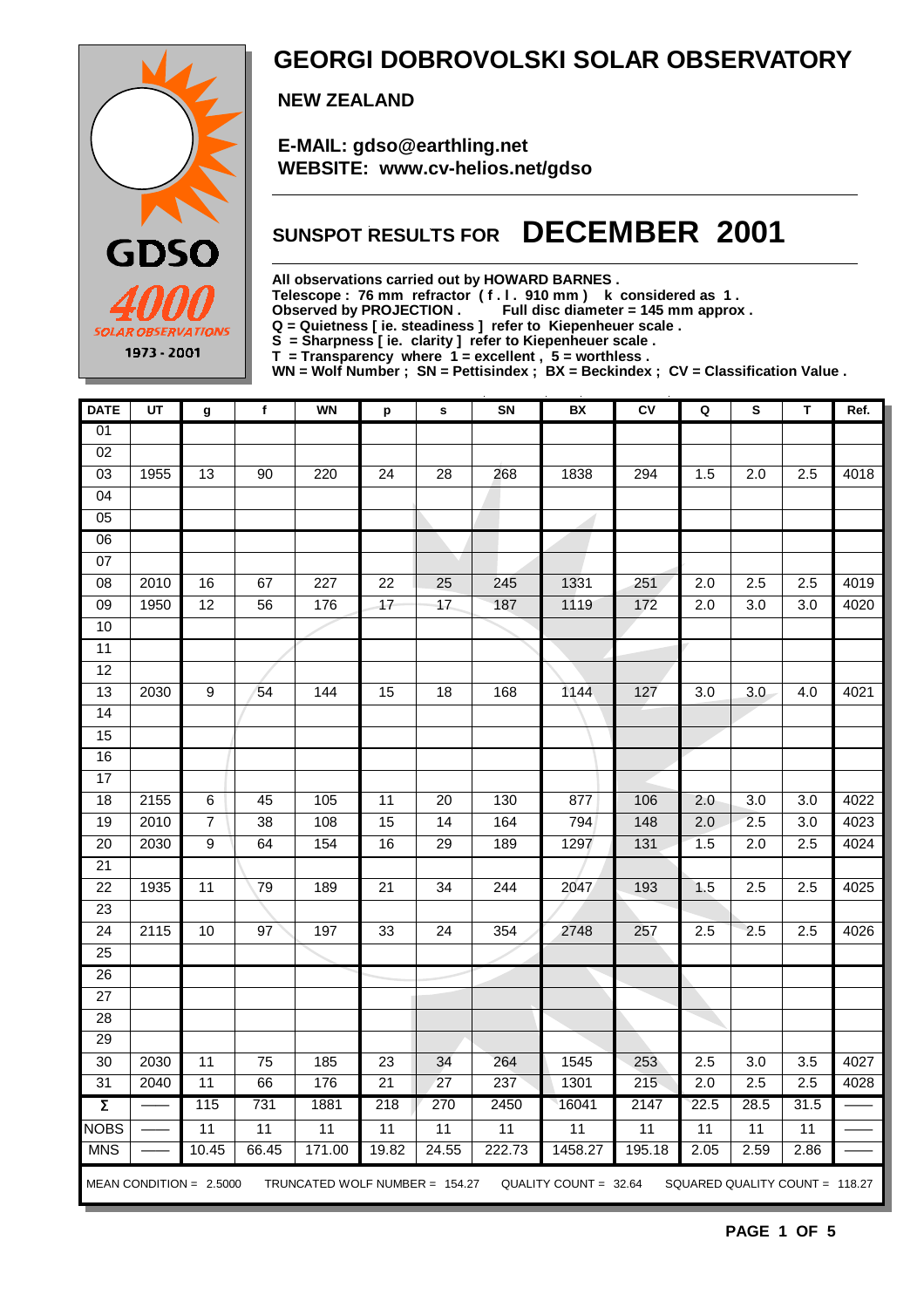#### **GEORGI DOBROVOLSKI SOLAR OBSERVATORY**



## **SUNSPOT DISTRIBUTION & INTER-SOL INDICES FOR DECEMBER 2001**

**All observations carried out by HOWARD BARNES .**

Telescope : 76 mm refractor (f. l. 910 mm).<br>Observed by PROJECTION . Full disc diam

Full disc diameter = 145 mm approx .

- **Q = Quietness [ ie. steadiness ] refer to Kiepenheuer scale .**
- **S = Sharpness [ ie. clarity ] refer to Kiepenheuer scale .**
- **T = Transparency where 1 = excellent , 5 = worthless .**
- **IS = Inter-Sol Index .**

**gr = number of multi-spot groups .**

**grfp = number of umbræ within penumbræ within the groups (gr) .**

**grf = number of non-penumbral spots within the groups (gr) .**

**efp = number of single penumbral spots .**

**ef = number of single non-penumbral spots .**

| <b>DATE</b>         | $\overline{UT}$ | $\overline{\mathsf{s}}$ | gr               | grfp            | grf             | efp                       | ef                          | $\overline{\mathbf{Q}}$ | $\overline{\mathbf{s}}$ | $\overline{\mathsf{r}}$ | Ref. |
|---------------------|-----------------|-------------------------|------------------|-----------------|-----------------|---------------------------|-----------------------------|-------------------------|-------------------------|-------------------------|------|
| $\overline{01}$     |                 |                         |                  |                 |                 |                           |                             |                         |                         |                         |      |
| $\overline{02}$     |                 |                         |                  |                 |                 |                           |                             |                         |                         |                         |      |
| $\overline{03}$     | 1955            | 101                     | $\overline{11}$  | 60              | $\overline{28}$ | $\overline{2}$            | $\pmb{0}$                   | 1.5                     | 2.0                     | 2.5                     | 4018 |
| 04                  |                 |                         |                  |                 |                 |                           |                             |                         |                         |                         |      |
| $\overline{05}$     |                 |                         |                  |                 |                 |                           | $\mathcal{L}_{\mathcal{A}}$ |                         |                         |                         |      |
| $\overline{06}$     |                 |                         |                  |                 |                 |                           |                             |                         |                         |                         |      |
| 07                  |                 |                         |                  |                 |                 |                           |                             |                         |                         |                         |      |
| 08                  | 2010            | 77                      | $10$             | 38              | 23              | $\overline{4}$            | $\overline{c}$              | 2.0                     | 2.5                     | 2.5                     | 4019 |
| $\overline{09}$     | 1950            | 64                      | 8                | $\overline{36}$ | 16              | $\overline{3}$            | $\overline{1}$              | 2.0                     | $\overline{3.0}$        | 3.0                     | 4020 |
| 10                  |                 |                         |                  |                 |                 |                           |                             |                         |                         |                         |      |
| $\overline{11}$     |                 |                         |                  |                 |                 |                           |                             |                         |                         |                         |      |
| 12                  |                 |                         |                  |                 |                 |                           |                             |                         |                         |                         |      |
| $\overline{13}$     | 2030            | 59                      | $\overline{5}$   | 33              | $\overline{17}$ | 3                         | $\ddot{\phantom{1}}$        | 3.0                     | 3.0                     | 4.0                     | 4021 |
| $\overline{14}$     |                 |                         |                  |                 |                 |                           |                             |                         |                         |                         |      |
| 15                  |                 |                         |                  |                 |                 |                           |                             |                         |                         |                         |      |
| 16                  |                 |                         |                  |                 |                 |                           |                             |                         |                         |                         |      |
| 17                  |                 |                         |                  |                 |                 |                           |                             |                         |                         |                         |      |
| $\overline{18}$     | 2155            | 51                      | 6                | $\overline{25}$ | $\overline{20}$ | $\pmb{0}$                 | $\boldsymbol{0}$            | 2.0                     | 3.0                     | $\overline{3.0}$        | 4022 |
| 19                  | 2010            | 44                      | $\overline{6}$   | $\overline{24}$ | 13              | $\overline{0}$            | $\overline{1}$              | 2.0                     | 2.5                     | $\overline{3.0}$        | 4023 |
| $\overline{20}$     | 2030            | 71                      | $\overline{7}$   | 33              | $\overline{29}$ | $\boldsymbol{2}$          | $\mathbf 0$                 | 1.5                     | 2.0                     | 2.5                     | 4024 |
| $\overline{21}$     |                 |                         |                  |                 |                 |                           |                             |                         |                         |                         |      |
| 22                  | 1935            | 85                      | $\,6\,$          | 42              | 32              | $\ensuremath{\mathsf{3}}$ | $\overline{c}$              | 1.5                     | 2.5                     | 2.5                     | 4025 |
| 23                  |                 |                         |                  |                 |                 |                           |                             |                         |                         |                         |      |
| $\overline{24}$     | 2115            | 103                     | $6 \overline{6}$ | $\overline{70}$ | $\overline{23}$ | $\overline{3}$            | $\overline{1}$              | 2.5                     | 2.5                     | 2.5                     | 4026 |
| 25                  |                 |                         |                  |                 |                 |                           |                             |                         |                         |                         |      |
| $\overline{26}$     |                 |                         |                  |                 |                 |                           |                             |                         |                         |                         |      |
| $\overline{27}$     |                 |                         |                  |                 |                 |                           |                             |                         |                         |                         |      |
| $\overline{28}$     |                 |                         |                  |                 |                 |                           |                             |                         |                         |                         |      |
| 29                  |                 |                         |                  |                 |                 |                           |                             |                         |                         |                         |      |
| $\overline{30}$     | 2030            | 84                      | $\overline{9}$   | 40              | 33              | $\overline{1}$            | $\overline{1}$              | 2.5                     | $\overline{3.0}$        | 3.5                     | 4027 |
| 31                  | 2040            | $\overline{74}$         | $\overline{8}$   | 37              | $\overline{26}$ | $\overline{2}$            | $\overline{1}$              | 2.0                     | 2.5                     | 2.5                     | 4028 |
| $\overline{\Sigma}$ |                 | 813                     | $\overline{82}$  | 438             | 260             | $\overline{23}$           | 10                          | 22.5                    | 28.5                    | 31.5                    |      |
| <b>NOBS</b>         |                 | $\overline{11}$         | 11               | 11              | 11              | 11                        | $\overline{11}$             | $\overline{11}$         | 11                      | 11                      |      |
| <b>MNS</b>          |                 | 73.91                   | 7.45             | 39.82           | 23.64           | 2.09                      | 0.91                        | 2.05                    | 2.59                    | 2.86                    |      |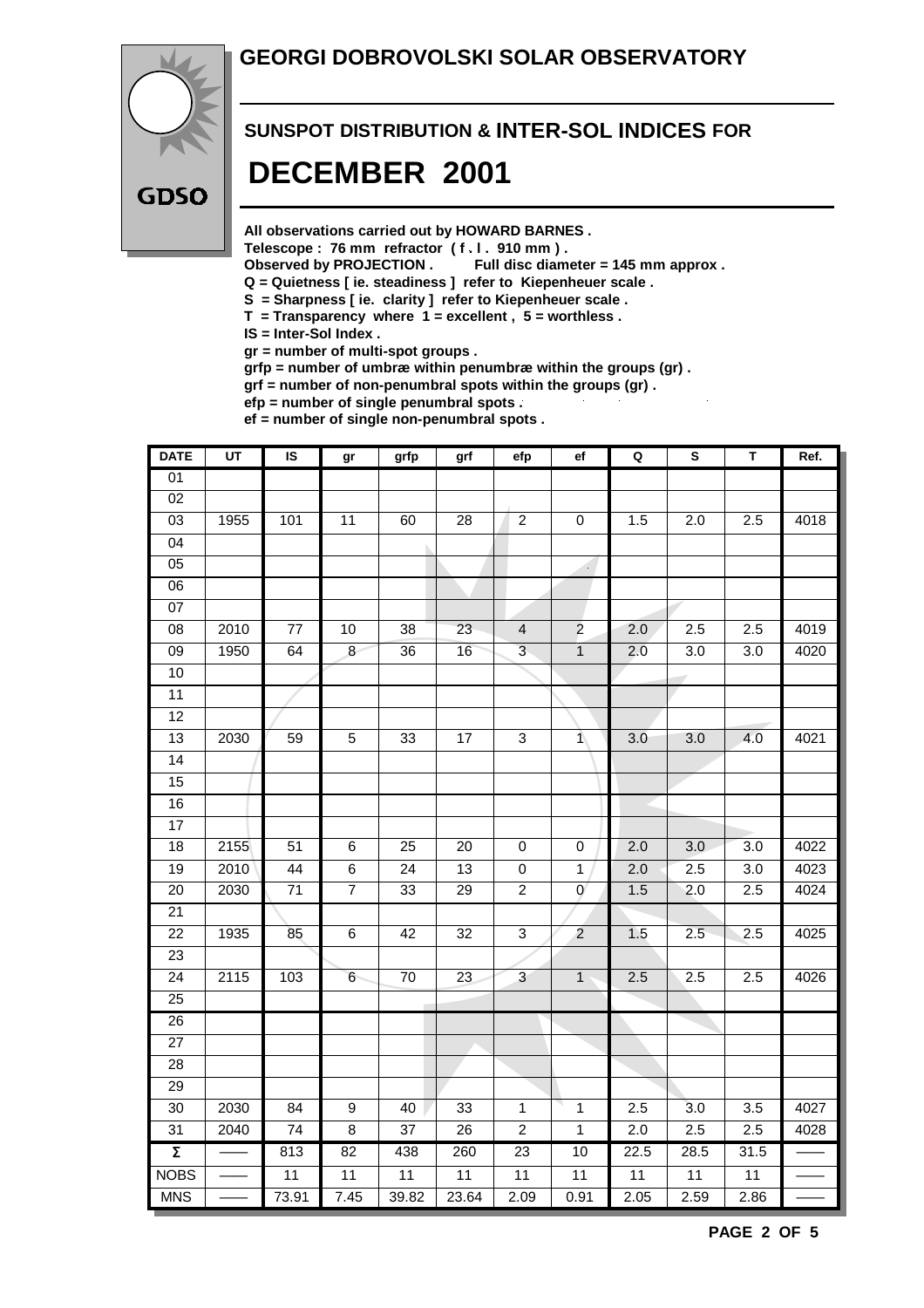

#### **SUNSPOT CENSUS BY CLASSIFICATION FOR**

## **DECEMBER 2001**

**All observations carried out by HOWARD BARNES .** Telescope : 76 mm refractor (f. l. 910 mm).<br>Observed by PROJECTION . Full disc diam Full disc diameter = 145 mm approx . **IF 2 OR MORE REGIONS ARE OF THE SAME CLASSIFICATION , THEN SUNSPOT COUNTS ARE SEPARATED BY SOLIDI ( / ) .**

| <b>DATE</b>   | UT   |                | A            |                 | $\, {\bf B}$   |                | $\mathbf{C}$   |                  | $\overline{\mathsf{D}}$               |                | E              |                | F                               |                | G            |                | н           |                  | J              |
|---------------|------|----------------|--------------|-----------------|----------------|----------------|----------------|------------------|---------------------------------------|----------------|----------------|----------------|---------------------------------|----------------|--------------|----------------|-------------|------------------|----------------|
|               |      | g              | $\mathbf f$  | g               | f              | g              | $\mathbf f$    | $\boldsymbol{g}$ | $\mathbf f$                           | $\mathbf g$    | f              | g              | f                               | g              | $\mathbf f$  | g              | $\mathbf f$ | $\boldsymbol{g}$ | f              |
| 01            |      |                |              |                 |                |                |                |                  |                                       |                |                |                |                                 |                |              |                |             |                  |                |
| 02            |      |                |              |                 |                |                |                |                  |                                       |                |                |                |                                 |                |              |                |             |                  |                |
| 03            | 1955 | 0              | 0            | $\overline{2}$  | 2/2            | 3              | 2/3/5          | 4                | 3/4/6/13                              | $\overline{2}$ | 21/27          | $\mathbf 0$    | $\mathbf 0$                     | $\mathbf 0$    | 0            | 0              | 0           | $\overline{2}$   | 1/1            |
| 04            |      |                |              |                 |                |                |                |                  |                                       |                |                |                |                                 |                |              |                |             |                  |                |
| 05            |      |                |              |                 |                |                |                |                  |                                       |                |                |                |                                 |                |              |                |             |                  |                |
| 06            |      |                |              |                 |                |                |                |                  |                                       |                |                |                |                                 |                |              |                |             |                  |                |
| 07            |      |                |              |                 |                |                |                |                  |                                       |                |                |                |                                 |                |              |                |             |                  |                |
| 08            | 2010 | $\overline{2}$ | 1/1          | 0               | 0              | 3              | 3/3/3          | 4                | 5/6/6/18                              | $\mathbf{1}$   | 13             | $\mathbf 0$    | $\mathbf{0}$                    | 0              | 0            | 0              | 0           | 6                | 4x1/2/2        |
| 09            | 1950 | $\mathbf{1}$   | $\mathbf{1}$ | $\mathbf{1}$    | $\overline{2}$ | $\sqrt{2}$     | 2/2            | 3                | 2/7/21                                | $\mathbf{1}$   | 14             | $\mathbf 0$    | $\mathbf 0$                     | $\mathbf 0$    | 0            | 0              | 0           | $\overline{4}$   | 1/1/1/2        |
| 10            |      |                |              |                 |                |                |                |                  |                                       |                |                |                |                                 |                |              |                |             |                  |                |
| 11            |      |                |              |                 |                |                |                |                  |                                       |                |                |                |                                 |                |              |                |             |                  |                |
| 12            |      |                |              |                 |                |                |                |                  |                                       |                |                |                |                                 |                |              |                |             |                  |                |
| 13            | 2030 | $\mathbf{1}$   | $\mathbf{1}$ | 0               | $\mathbf 0$    | 3              | 2/5/6          | $\pmb{0}$        | 0                                     | $\overline{2}$ | 11/26          | $\mathbf 0$    | $\overline{0}$                  | $\mathbf 0$    | $\mathbf 0$  | $\overline{0}$ | 0           | 3                | 1/1/1          |
| 14            |      |                |              |                 |                |                |                |                  |                                       |                |                |                |                                 |                |              |                |             |                  |                |
| 15            |      |                |              |                 |                |                |                |                  |                                       |                |                |                |                                 |                |              |                |             |                  |                |
| 16            |      |                |              |                 |                |                |                |                  |                                       |                |                |                |                                 |                |              |                |             |                  |                |
| 17            |      |                |              |                 |                |                |                |                  |                                       |                |                |                |                                 |                |              |                |             |                  |                |
| 18            | 2155 | $\pmb{0}$      | 0            | $\vert$ 1       | 3              | $\overline{2}$ | 3/5            | $\mathbf{1}$     | $\boldsymbol{7}$                      | $\overline{2}$ | 12/15          | 0              | $\pmb{0}$                       | $\mathbf 0$    | $\mathbf{0}$ | $\mathbf 0$    | 0           | $\mathbf 0$      | 0              |
| 19            | 2010 | $\mathbf{1}$   | $\mathbf{1}$ | $\overline{0}$  | $\mathbf 0$    | $\mathbf{1}$   | $\overline{4}$ | 3                | 3/4/6                                 | $\mathbf{1}$   | 18             | $\mathbf{0}$   | $\pmb{0}$                       | 0              | 0            | 0              | 0           | $\mathbf{1}$     | $\overline{2}$ |
| 20            | 2030 | 0              | 0            | $\overline{2}$  | 2/3            | 3              | 2/3/6          | $\mathbf{1}$     | 5                                     | $\mathbf{1}$   | 41             | $\pmb{0}$      | $\pmb{0}$                       | $\mathbf 0$    | 0            | 0              | 0           | $\overline{2}$   | 1/1            |
| 21            |      |                |              |                 |                |                |                |                  |                                       |                |                |                |                                 |                |              |                |             |                  |                |
| 22            | 1935 | $\overline{2}$ | 1/1          | $\mathbf 0$     | $\mathbf 0$    | $\overline{2}$ | 2/5            | 3                | 6/8/16                                | 0              | $\overline{0}$ | $\mathbf{1}$   | 37                              | $\mathbf 0$    | $\mathbf 0$  | 0              | 0           | 3                | 1/1/1          |
| 23            |      |                |              |                 |                |                |                |                  |                                       |                |                |                |                                 |                |              |                |             |                  |                |
| 24            | 2115 | $\mathbf{1}$   | $\mathbf{1}$ | $\mathbf 0$     | $\mathbf 0$    | $\mathbf{0}$   | $\pmb{0}$      | 3                | 3/5/14                                | $\overline{2}$ | 12/17          | $\mathbf{1}$   | 42                              | $\mathbf 0$    | $\mathbf 0$  | 0              | 0           | 3                | 1/1/1          |
| 25            |      |                |              |                 |                |                |                |                  |                                       |                |                |                |                                 |                |              |                |             |                  |                |
| 26            |      |                |              |                 |                |                |                |                  |                                       |                |                |                |                                 |                |              |                |             |                  |                |
| 27            |      |                |              |                 |                |                |                |                  |                                       |                |                |                |                                 |                |              |                |             |                  |                |
| 28            |      |                |              |                 |                |                |                |                  |                                       |                |                |                |                                 |                |              |                |             |                  |                |
| 29            |      |                |              |                 |                |                |                |                  |                                       |                |                |                |                                 |                |              |                |             |                  |                |
| 30            | 2030 | $\mathbf{1}$   | $\mathbf{1}$ | $\pmb{0}$       | 0              | $\overline{2}$ | 2/3            | 5                | 5/6/9/11/17                           | $\mathbf{1}$   | 16             | $\pmb{0}$      | $\pmb{0}$                       | $\mathbf{1}$   | 4            | 0              | 0           | $\mathbf{1}$     | $\mathbf{1}$   |
| 31            | 2040 | $\mathbf{1}$   | $\mathbf{1}$ | $\mathbf 0$     | 0              | 3              | 2/3/5          | $\mathbf{3}$     | 5/8/13                                | $\overline{2}$ | 11/16          | $\pmb{0}$      | $\pmb{0}$                       | 0              | $\mathbf 0$  | 0              | 0           | $\overline{2}$   | 1/1            |
| <b>TOTALS</b> |      | 10             | 10           | $6\overline{6}$ | 14             | 24             | 81             | 30 <sub>o</sub>  | 242                                   | 15             | 270            | $\overline{2}$ | 79                              | $\overline{1}$ | $4\quad 0$   |                | $\pmb{0}$   |                  | 27 31          |
|               |      |                |              |                 |                |                |                |                  | REGIONAL PERCENTAGES                  |                |                |                |                                 |                |              |                |             |                  |                |
| A             |      |                | $\sf B$      |                 | $\mathsf C$    |                | $\mathsf D$    |                  | E                                     |                | F              | G              | H                               |                |              | J              |             |                  | $\Sigma g$     |
| 8.7           |      |                | $5.2\,$      |                 | 20.9           |                | 26.1           |                  | 13.0                                  |                | 1.7            | 0.9            | $0.0\,$                         |                |              | 23.5           |             |                  | 115            |
|               |      |                |              |                 |                |                |                |                  |                                       |                |                |                |                                 |                |              |                |             |                  |                |
|               |      |                |              |                 | $NOBS = 11$    |                |                |                  | $\frac{1}{p}$ / g mean = 1.9334       |                |                |                | $\frac{1}{6}$ / g mean = 6.5015 |                |              |                |             |                  |                |
|               |      |                |              |                 |                |                |                |                  | $\overline{p}$ / g mean = 1.8956      |                |                |                | $f / g$ mean = 6.3565           |                |              |                |             |                  |                |
|               |      |                |              |                 |                |                |                |                  | GROUP COMPLEXITY INDEX (GCI) = 8.2522 |                |                |                |                                 |                |              |                |             |                  |                |
|               |      |                |              |                 |                |                |                |                  |                                       |                |                |                |                                 |                |              |                |             |                  |                |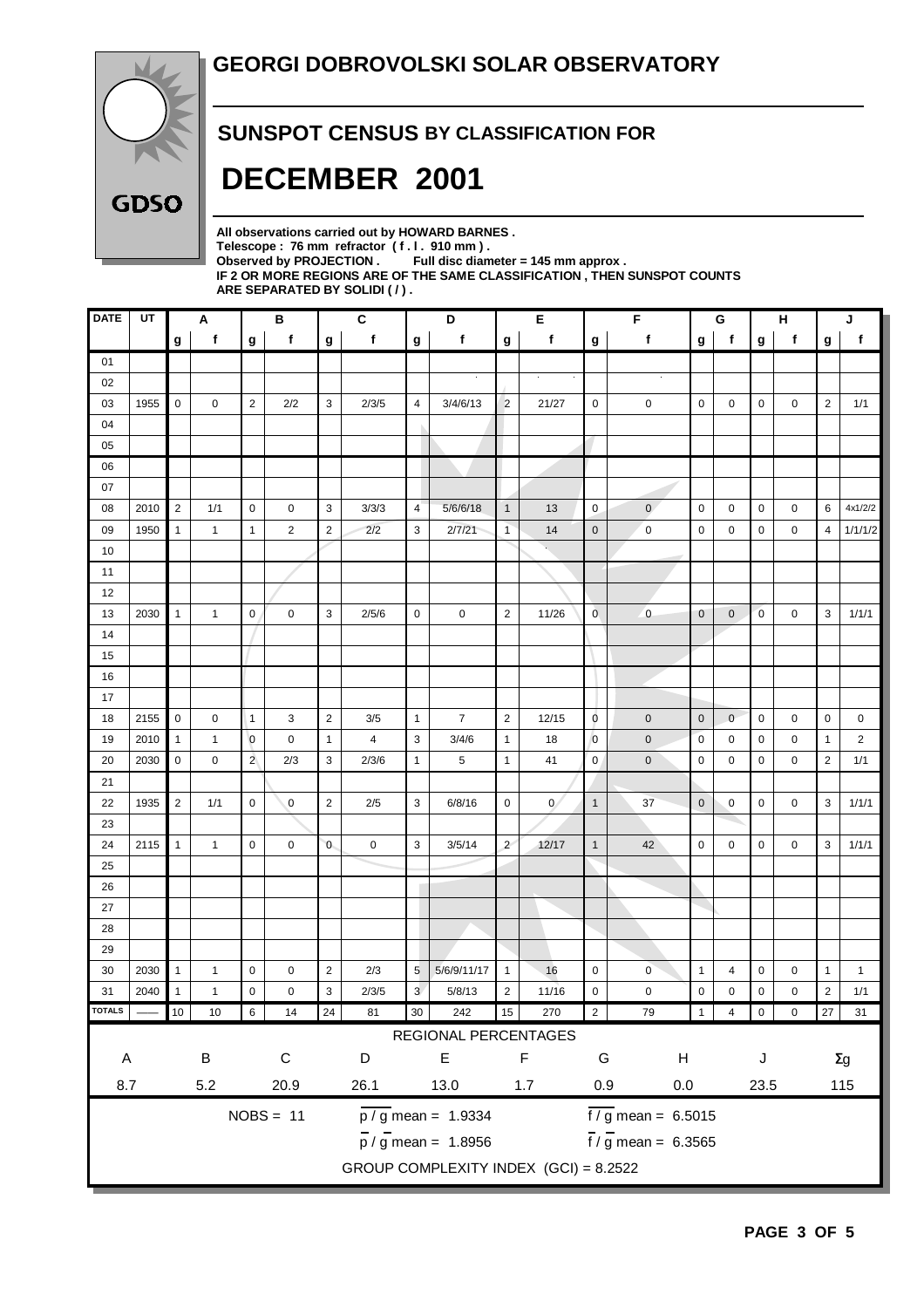

**SMOOTHED RESULTS OF OBSERVED VALUES FOR THE LAST 12 MONTHS (OBTAINABLE) USING THE WALDMEIER & BARNES-13 METHODS.**

**DATA BELOW ARE PRELIMINARY. FINAL VALUES WILL BE PUBLISHED IN THE GDSO ANNUAL REPORTS.**

| <b>MONTH</b>           | $g(S^W)$ | $WN(S^W)$ | $SN(S^W)$ | $BX(S^W)$ | $CV(S^W)$ | $QC(S^W)$ | $IS(S^W)$ |
|------------------------|----------|-----------|-----------|-----------|-----------|-----------|-----------|
| 2000 JULY              | 8.72     | 149.15    | 170.05    | 1428.6    | 164.50    | 27.62     | 68.21     |
| <b>AUGUST</b>          | 8.70     | 149.18    | 171.29    | 1439.2    | 164.10    | 27.62     | 68.46     |
| <b>SEPTEMBER</b>       | 8.54     | 146.69    | 169.59    | 1429.2    | 158.97    | 27.13     | 67.36     |
| <b>OCTOBER</b>         | 8.39     | 142.73    | 165.93    | 1381.5    | 153.81    | 26.46     | 64.80     |
| <b>NOVEMBER</b>        | 8.24     | 138.20    | 162.24    | 1314.1    | 149.88    | 25.83     | 61.64     |
| <b>DECEMBER</b>        | 8.21     | 136.50    | 162.20    | 1276.9    | 148.25    | 25.71     | 60.22     |
| <b>JANUARY</b><br>2001 | 8.05     | 131.46    | 155.91    | 1154.6    | 143.18    | 25.02     | 56.64     |
| <b>FEBRUARY</b>        | 7.78     | 125.52    | 148.96    | 1055.4    | 138.47    | 24.10     | 53.21     |
| <b>MARCH</b>           | 7.95     | 128.81    | 155.32    | 1100.1    | 144.66    | 24.81     | 54.96     |
| APRIL                  | 8.28     | 134.01    | 162.38    | 1149.5    | 152.74    | 25.88     | 57.06     |
| <b>MAY</b>             | 8.43     | 136.39    | 164.70    | 1186.5    | 156.86    | 26.32     | 58.00     |
| <b>JUNE</b>            | 8.61     | 139.64    | 169.78    | 1235.4    | 161.27    | 26.92     | 59.59     |

### **BARNES-13 METHOD**

**WALDMEIER METHOD**

| <b>MONTH</b>           | $g(S^{B13})$ | $WN(S^{B13})$ | $SN(S^{B13})$ | $BX(S^{\overline{B13}})$ | $CV(S^{B13})$ | $QC(S^{B13})$ | $IS(S^{B13})$ |
|------------------------|--------------|---------------|---------------|--------------------------|---------------|---------------|---------------|
| 2000 JULY              | 9.06         | 157.01        | 180.52        | 1583.1                   | 170.08        | 28.77         | 72.84         |
| <b>AUGUST</b>          | 8.81         | 151.85        | 175.57        | 1506.4                   | 163.56        | 27.89         | 70.06         |
| <b>SEPTEMBER</b>       | 8.46         | 144.68        | 168.12        | 1401.5                   | 155.14        | 26.70         | 66.17         |
| <b>OCTOBER</b>         | 8.16         | 138.10        | 161.29        | 1299.4                   | 148.64        | 25.68         | 62.37         |
| <b>NOVEMBER</b>        | 7.94         | 132.78        | 155.82        | 1213.8                   | 144.21        | 24.92         | 59.09         |
| <b>DECEMBER</b>        | 7.82         | 129.35        | 152.48        | 1154.3                   | 141.35        | 24.48         | 56.77         |
| <b>JANUARY</b><br>2001 | 7.75         | 126.55        | 149.53        | 1095.9                   | 139.05        | 24.16         | 54.60         |
| <b>FEBRUARY</b>        | 7.73         | 125.05        | 148.49        | 1068.2                   | 138.43        | 24.05         | 53.23         |
| <b>MARCH</b>           | 7.90         | 127.24        | 152.53        | 1092.6                   | 142.11        | 24.56         | 53.83         |
| <b>APRIL</b>           | 8.15         | 130.80        | 157.98        | 1125.0                   | 147.42        | 25.31         | 54.99         |
| MAY                    | 8.38         | 134.26        | 162.98        | 1158.1                   | 152.64        | 26.01         | 56.30         |
| <b>JUNE</b>            | 8.61         | 138.25        | 168.82        | 1199.3                   | 158.70        | 26.79         | 58.13         |